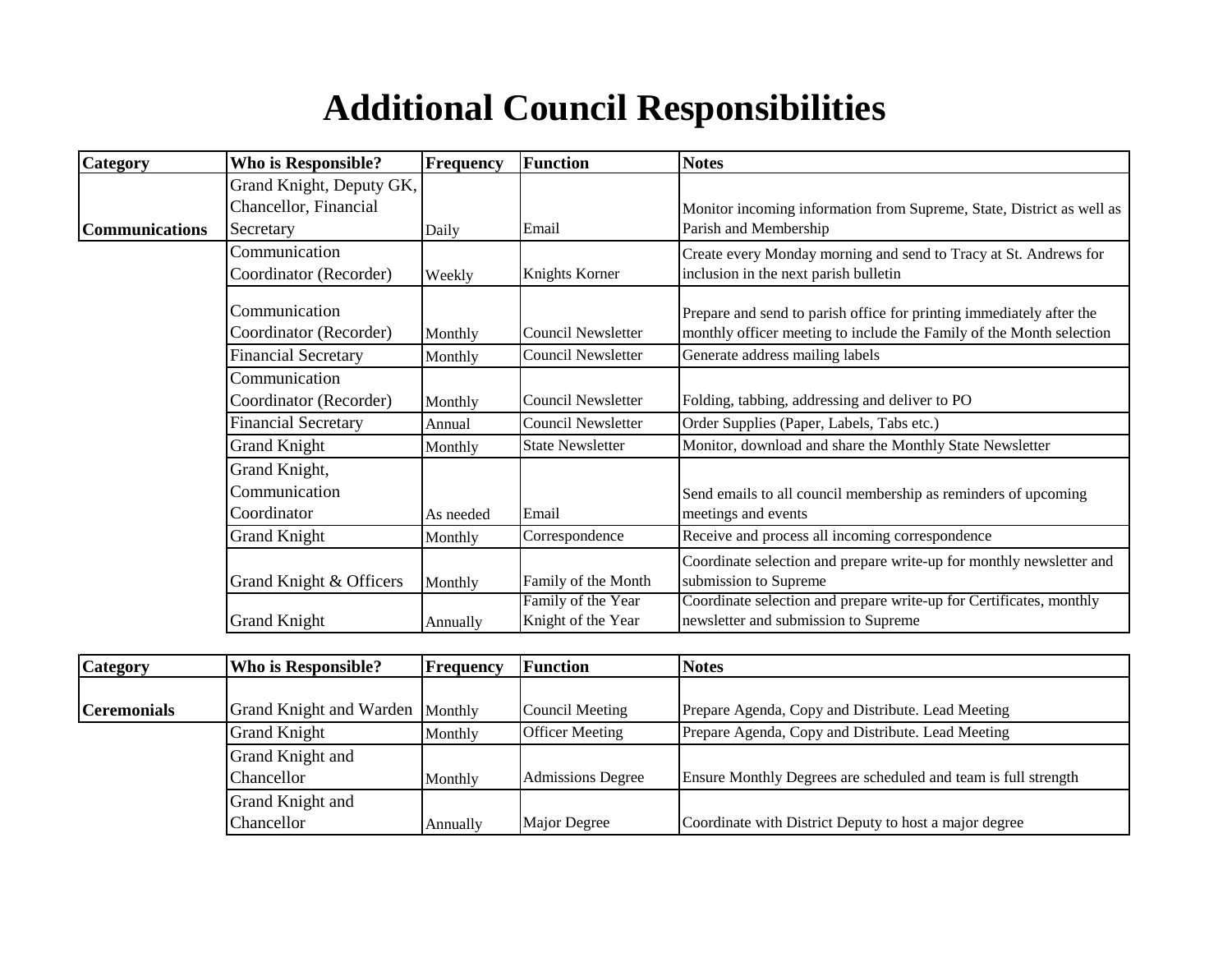| Category                             | <b>Who is Responsible?</b>                                              | <b>Frequency</b> | <b>Function</b>              | <b>Notes</b>                                                                                                                                                                                    |
|--------------------------------------|-------------------------------------------------------------------------|------------------|------------------------------|-------------------------------------------------------------------------------------------------------------------------------------------------------------------------------------------------|
| <b>Programs and</b><br><b>Events</b> | Program Director (DGK)                                                  | Annual           | Calendar                     | Develop annual calendar and provide to the parish office in June for<br>review and alteration (based on site availability)                                                                      |
|                                      | Program Director (DGK)                                                  | Annual           | Calendar                     | Publish approved calendar as an addition to the July Newsletter                                                                                                                                 |
|                                      | Program Director (DGK)                                                  | Bi-weekly        | Calendar                     | Review any date changes at Officers Meeting and Communicate in<br>newsletter and email                                                                                                          |
|                                      | Program Director (DGK)                                                  | Monthly          | <b>Activity Chairperson</b>  | Monitor progress of upcoming programs 90-120 days out to ensure<br>proper planning                                                                                                              |
|                                      | Program Director (DGK)                                                  | Annual           | <b>Activity Chairperson</b>  | Secure chairpersons for every activity                                                                                                                                                          |
|                                      | All Officers                                                            | on-going         | Events                       | Attend and provide support for all Council events                                                                                                                                               |
|                                      | Grand Knight, Deputy<br>Grand Knight, and<br><b>Financial Secretary</b> | Quarterly        | District Meetings            | Represent Council at all District Meetings and bring information back<br>to Council membership                                                                                                  |
|                                      | <b>Grand Knight and Deputy</b><br><b>Grand Knight</b>                   | Annual           | <b>State Meetings</b>        | Represent Council at State Convention and bring information back to<br>Council membership                                                                                                       |
|                                      | Grand Knigth, Deputy<br>Grand Knight, and<br><b>Financial Secretary</b> | As Scheduled     | Supreme and State<br>Reports | Ensure reports are prepared and submitted by due dates for recording<br>activities of the Council                                                                                               |
|                                      | Grand Knight, Deputy<br>Grand Knight, and Church<br>Program Director    | As Needed        | <b>Parish Coordination</b>   | Represent Council to Parish staff and coordinate support of KC<br>supported parish activities ex: Fall Festival, Soup & Sacrifice, Parking<br>for Christmas and Easter, Holiday Decorating etc. |
|                                      | Warden                                                                  | Monthly          | Refreshments/Snacks          | Coordinate refreshments for General Meeting                                                                                                                                                     |

| <b>Category</b>   | <b>Who is Responsible?</b> | Frequency   | <b>Function</b>    | <b>Notes</b>                                                      |
|-------------------|----------------------------|-------------|--------------------|-------------------------------------------------------------------|
|                   |                            |             |                    | Schedule, Coordinate, Host semi-annual state membership blitz in  |
| <b>Membership</b> | Membership Director        | Semi-Annual | Blitz <sup>'</sup> | March and October.                                                |
|                   | <b>Membership Director</b> | Monthly     | Membership         | Review status of membership committee and progress towards goals. |
|                   | <b>Retention Chairman</b>  | Monthly     | Retention          | Review status of retention committee and progress towards goals.  |